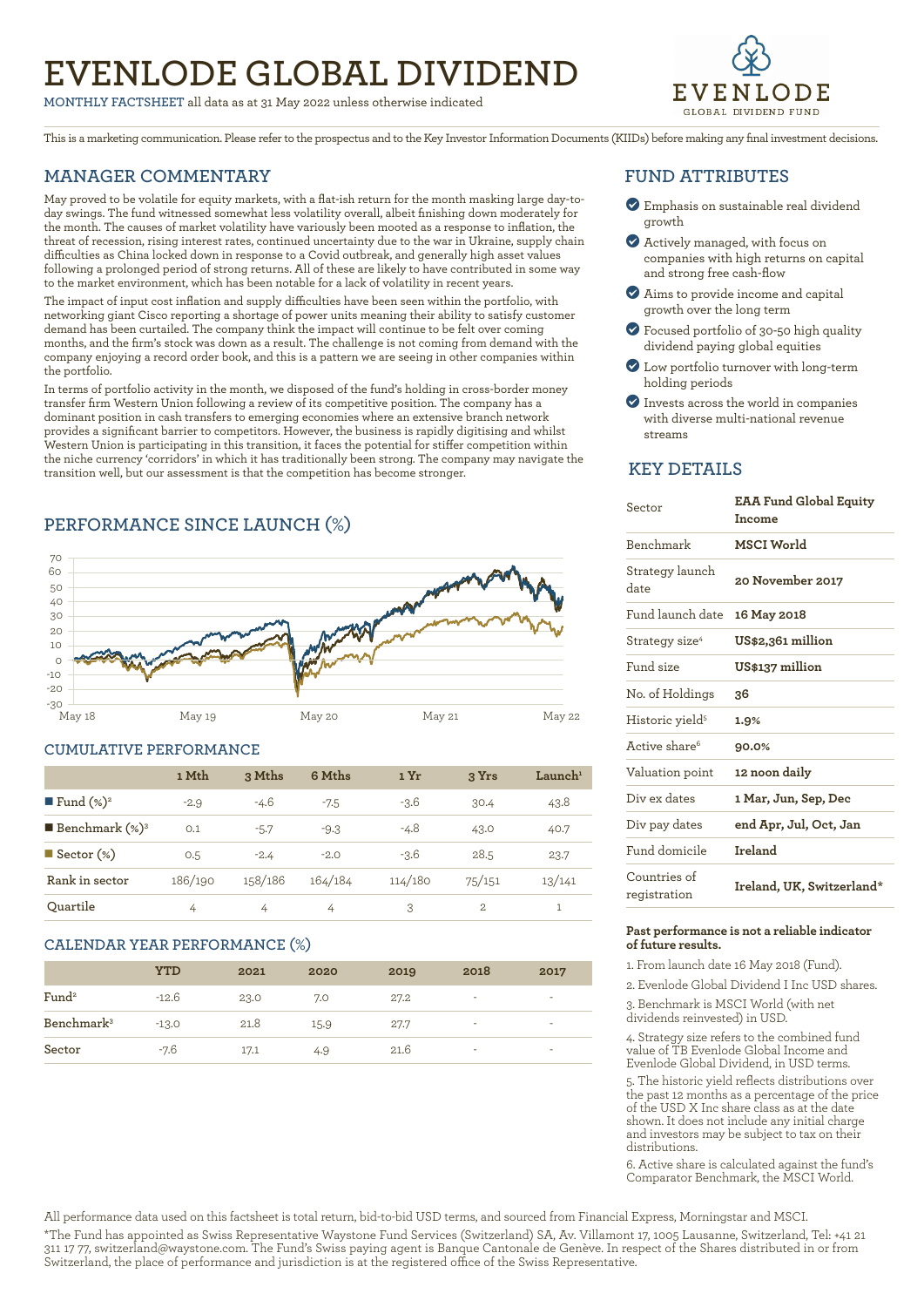

# **Sector allocation (%) Top 20 holdings (%)** Consumer Staples 27.5 Health Care 21.7 Industrials 16.5 Information Technology 14.0 Consumer Discretionary 9.7 Communication Services 6.1 Materials 1.7 Cash 2.9



| Large Cap $($ \ $£10 \text{ bn}$ )      | 93.0 |
|-----------------------------------------|------|
| $\blacksquare$ Mid Cap (£2 bn - £10 bn) | 4.1  |
| $\Box$ Cash                             | 2.9  |



### **Size allocation (%) Geographical allocation (%)**

| North America         | 40.1 |
|-----------------------|------|
| $\blacksquare$ Europe | 38.9 |
| United Kingdom        | 16.1 |
| $\blacksquare$ Asia   | 2.0  |
| $\Box$ Cash           | 2.9  |

| Procter & Gamble      | 5.3  |
|-----------------------|------|
| Unilever              | 5.2  |
| Microsoft             | 5.2  |
| Wolters Kluwer        | 4.8  |
| Medtronic             | 4.6  |
| Reckitt Benckiser     | 4.5  |
| Nestlé                | 4.5  |
| <b>RELX</b>           | 4.1  |
| <b>LVMH</b>           | 3.9  |
| Sanofi                | 3.8  |
| <b>Bureau Veritas</b> | 3.5  |
| Quest Diagnostics     | 3.3  |
| Roche                 | 2.9  |
| Henkel                | 2.5  |
| C. H. Robinson        | 2.5  |
| John Wiley & Sons     | 2.4  |
| Clorox                | 2.4  |
| adidas                | 2.4  |
| GlaxoSmithKline       | 2.2  |
| Accenture             | 2.2  |
| Total                 | 72.2 |

Investors will own shares in Evenlode Global Dividend, not in the underlying holdings; these are the underlying assets owned by the fund

# **ANNUAL DIVIDEND PAYMENTS**



USD X Inc Shares. Cents per share figures relate to the fund's financial year ended February of the relevant year.

Fund launched in 2018 as a feeder fund and became a stand-alone fund in March 2020 so annual dividend payments are just shown from 2021 onwards.

# **RISK RETURN (4 YEAR)**



■ MSCI World Index

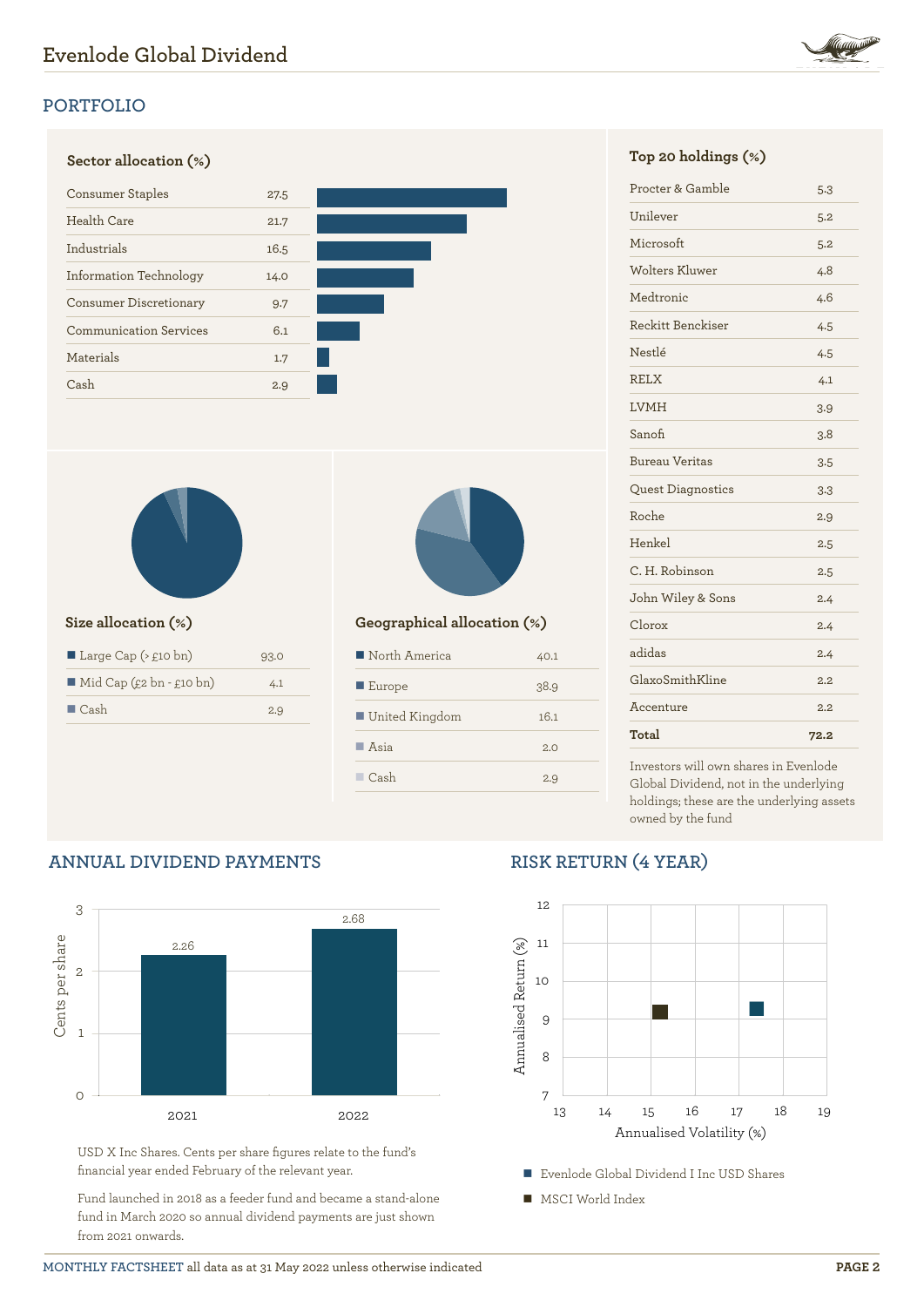

### **INVESTMENT TEAM**

**The Evenlode Investment Team totals 15 staff. Fund managers are supported by a team of analysts including three dedicated stewardship analysts, and the team works collegiately to challenge thinking and share ideas.**



**Fund Manager** Ben has been a manager of the Evenlode Global Income strategy since launch in

2017, and has worked on the TB Evenlode Income fund since launch in 2009. Ben has a doctorate from the University of Oxford and a first-class degree from University College London, both in the field of physics. He holds the Investment Management Certificate and level 1 of the Chartered Financial Analyst qualification.



## **BEN PETERS CHRIS ELLIOTT CHRIS MOORE**

**Fund Manager** Chris is a fund manager on the Evenlode Global Income strategy, which launched in

2017, and on the TB Evenlode Global Equity fund, which launched in 2020. Chris is a fully qualified Chartered Financial Analyst and has a degree from the University of Cambridge in Mathematics and Economics. Prior to Evenlode, Chris worked as a senior software engineer.



**Head of Research** Chris joined Evenlode Investment Management in

February 2018 having previously been an equity research analyst at Investec Bank and Berenberg. Chris is a fully qualified Chartered Accountant and Chartered Financial Analyst, and studied Accounting and Finance at Warwick University.

### **ENVIRONMENTAL, SOCIAL AND GOVERNANCE (ESG)**

# **Integration into the investment process**

**SAWAN KUMAR Head of Stewardship**



### **CHARLIE FREITAG Stewardship Analyst**



**BETHAN ROSE Sustainable Investment Analyst**

Every year, Evenlode assesses the financed emissions embedded in its investments, to better understand the impact our investee companies have on the climate, and the risk they face from regulation and consumer pressure on climate transition. Our annual Portfolio Emissions Report 2022 states that the emissions associated with investing<br>£10k in one of our funds is between 0.6 and 2.4 tonnes of CO2-equivalents or between 25 and 56 kilograms fo

### **Our ongoing commitment**

### Signatory of:



Evenlode Investment Management became a signatory to the United Nations Principles for Responsible Investment (UNPRI) in 2018. By becoming signatories, we commit to implementing these principles and incorporating environmental, social and governance factors into our investment process to help enhance returns and better manage risk for our clients.

? Strategy & Governance: A+

- ? Integration: A+
- ? Engagement: A
- **Proxy Voting: A**

**Recent publications for download**

- ? **[UNPRI Assessment Report](https://evenlodeinvestment.com/resources/stewardship-assets/2020-Assessment-Report.pdf)**
- ? **[Responsible Investment Report](https://evenlodeinvestment.com/resources/stewardship-assets/Evenlode-Investment-Annual-Responsible-Investment-Report-2021.pdf)**
- ? **[Carbon Emissions Report](https://evenlodeinvestment.com/resources/stewardship-assets/Evenlode-Portfolio-Emissions-Report-2022.pdf)**





Data as at 30 April 2022. Based on 99.9% of AUM. MSCI ESG Fund ratings are intended to measure the resilience of funds to long-term risks and opportunities arising from environmental, social and governance issues.

### **Morningstar® Ratings**



Morningstar Sustainability Rating™

Ratings as at 31 March 2022. Based on 100.0% of AUM. The Morningstar® Sustainability Rating<sup>TM</sup> is intended to measure how well the issuing companies of the securities within a fund's portfolio holdings are managing their environmental, social, and governance risks and opportunities relative to the fund's Morningstar Global Category peers.



Ratings as at 31 March 2022. Based on 98.6% of AUM. The Morningstar® Low Carbon Designation™ is intended to allow investors to easily identify low-carbon funds across the global universe. The designation is an indicator that the companies held in a portfolio are in general alignment with the transition to a low-carbon economy.

© 2021 Morningstar. All rights reserved. The information contained herein: (1) is proprietary to Morningstar and/or its content providers; (2) may not be copied or distributed; and (3) is not warranted to be accurate, complete, or timely. Neither Morningstar nor its content providers are responsible for any damages or losses arising from any use of this information. Past performance is no guarantee of future results. MSCI ESG Research LLC's ("MSCI ESG") Fund Metrics and Ratings (the "Information") provide environmental, social and governance data with respect to underlying securities within more than 31,000 multi-asset class Mutual Funds and ETFs globally. MSCI ESG is a Registered Investment Adviser under the Investment Advisers Act of 1940. MSCI ESG materials have not been submitted to, nor received approval from, the US SEC or any other regulatory body. None of the Information constitutes an offer to buy or sell, or a promotion or recommendation of, any security, financial instrument or product or trading strategy, nor should it be taken as an indication or guarantee of any future performance, analysis, forecast or prediction. None of the Information can be used to determine which securities to buy or sell or when to buy or sell them. The Information is provided "as is" and the user of the Information assumes the entire risk of any use it may make or permit to be made of the Information.